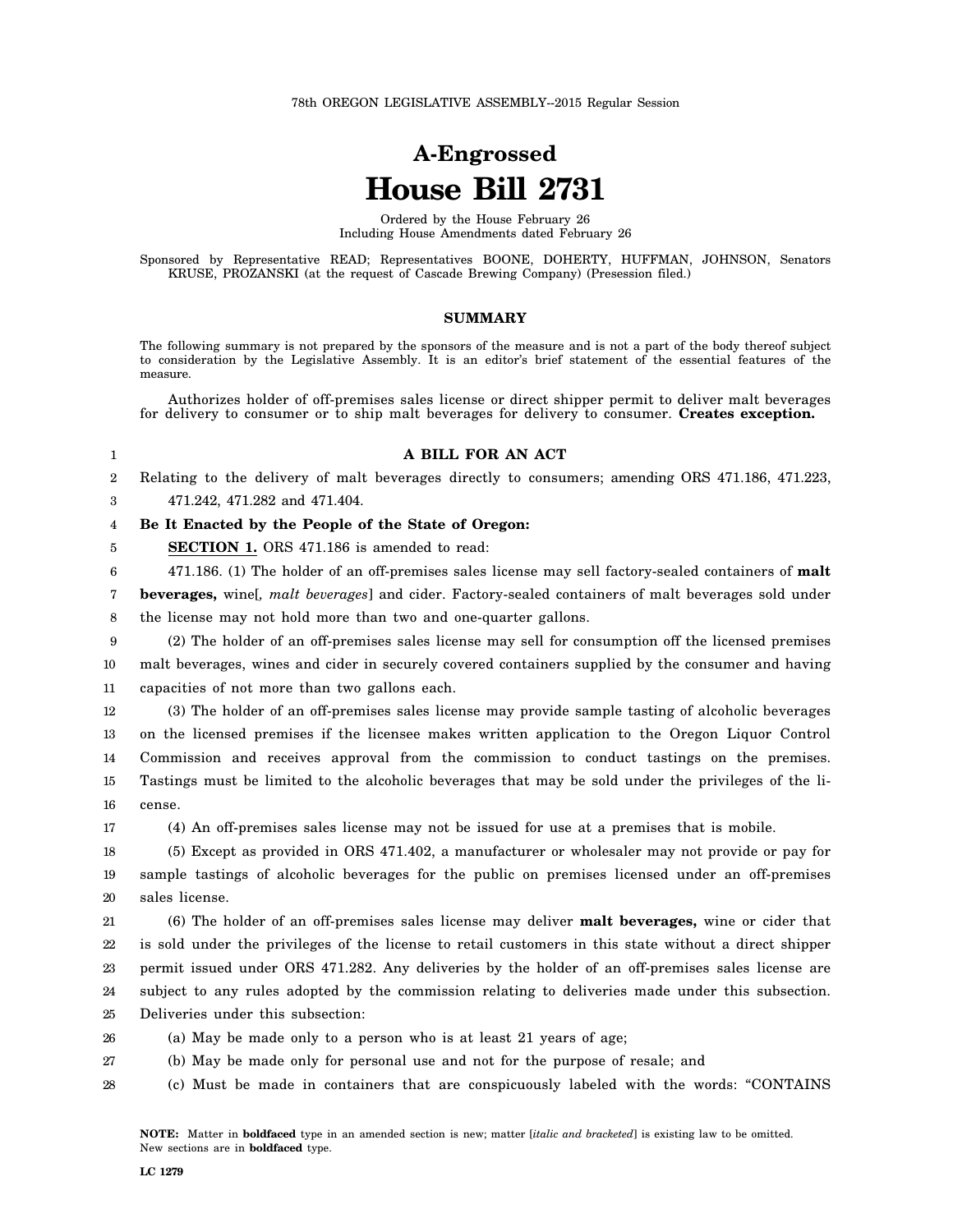1 2 3 4 5 6 7 8 9 10 11 12 13 14 15 16 17 18 19 20 21 22 23 24 25 26 27 28 29 30 31 32 33 34 35 36 37 38 39 40 41 42 43 44 45 ALCOHOL: SIGNATURE OF PERSON AGE 21 YEARS OR OLDER REQUIRED FOR DELIVERY." (7) The holder of an off-premises sales license that makes deliveries of **malt beverages,** wine or cider under subsection (6) of this section must take all actions necessary to ensure that a carrier used by the licensee does not deliver any **malt beverages,** wine or cider unless the carrier: (a) Obtains the signature of the recipient of the **malt beverages,** wine or cider upon delivery; (b) Verifies by inspecting government-issued photo identification that the recipient is at least 21 years of age; and (c) Determines that the recipient is not visibly intoxicated at the time of delivery. (8) Any person who knowingly or negligently delivers **malt beverages,** wine or cider under the provisions of this section to a person under 21 years of age, or who knowingly or negligently delivers **malt beverages,** wine or cider under the provisions of this section to a visibly intoxicated person, violates ORS 471.410. (9) If a court determines that deliveries of **malt beverages,** wine or cider under subsection (6) of this section cannot be restricted to holders of off-premises sales licenses, and the decision is a final judgment that is no longer subject to appeal, the holder of an off-premises sales license may not make deliveries of **malt beverages,** wine or cider under the provisions of subsection (6) of this section after entry of the final judgment. **SECTION 2.** ORS 471.223 is amended to read: 471.223. (1) As used in this section, "control" means that the licensee: (a) Owns the brand under which the wine or cider is labeled; or (b) Performs or has the legal right to perform all of the acts common to a brand owner under the terms of a trademark license or similar agreement that for the brand under which the wine or cider is labeled has a term of at least three years. (2) A winery license shall allow the licensee: (a) To import wine or cider in containers that have a capacity of more than four liters. (b) To import wine or cider in containers that have a capacity of four liters or less if the brand of wine or cider is under the control of the licensee. (c) To bottle, produce, blend, store, transport or export wines or cider. (d) To sell wines or cider at wholesale to the Oregon Liquor Control Commission or to licensees of the commission. (e) To sell wines or cider at retail directly to the consumer for consumption on or off the licensed premises. (f) To sell malt beverages at retail for consumption on or off the licensed premises. (g) To sell for consumption off the premises malt beverages, wines and cider in securely covered containers supplied by the consumer and having capacities of not more than two gallons each. (h) To conduct any activities described in paragraphs (a) to (g) of this subsection at a second or third premises as may be designated by the commission. (i) To purchase from or through the commission brandy or other distilled liquors for fortifying wines. (j) To obtain a special events winery license that shall entitle the holder to conduct the activities allowed under paragraphs (e) to (g) of this subsection at a designated location other than the one set forth in the winery license for a period not to exceed five days. (3) A winery licensee shall allow a patron to remove a partially consumed bottle of wine from the licensed premises if the patron is not a minor and the patron is not visibly intoxicated.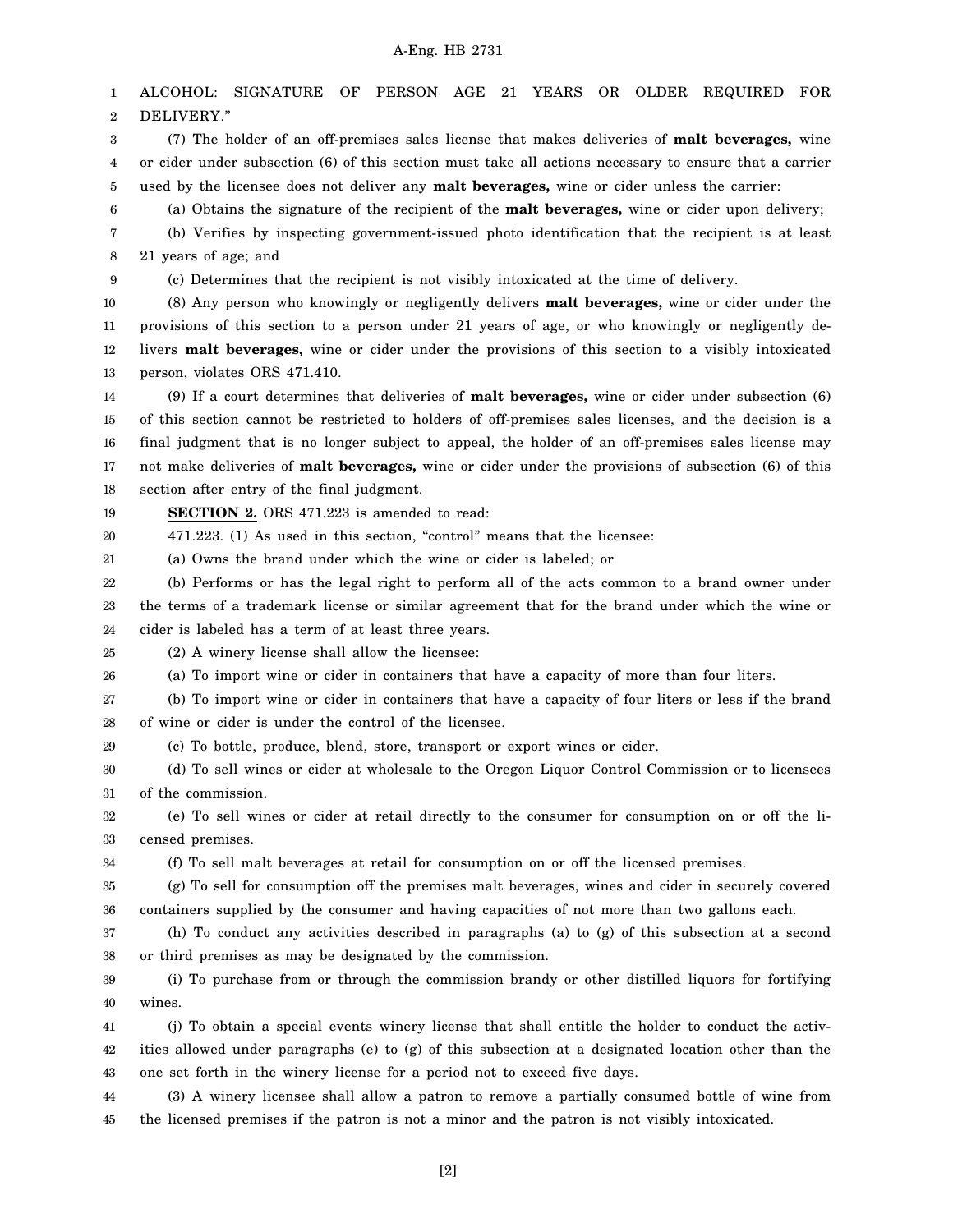1 (4) In order to hold a winery license the licensee shall:

2 3 (a) Possess at a bonded premises within Oregon a valid producer and blender basic permit issued by the federal Alcohol and Tobacco Tax and Trade Bureau; or

4 5 6 7 (b) Possess a valid wine blender or valid wholesaler basic permit issued by the federal Alcohol and Tobacco Tax and Trade Bureau and have a written contract with a winery licensed under paragraph (a) of this subsection that authorizes the winery to produce for the licensee a brand of wine or cider that is under the control of the licensee.

8 9 (5) A winery licensee may sell and ship **malt beverages,** wine or cider directly to a resident of this state only if the licensee has a direct shipper permit issued under ORS 471.282.

10 11 12 13 14 (6)(a) Except as provided in paragraph (b) of this subsection, a winery licensee, or any person having an interest in the licensee, may also hold a full on-premises sales license. If a person holds both a winery license and a full on-premises sales license, nothing in this chapter shall prevent the sale by the licensee of both distilled liquor and wine or cider bottled and produced under the winery license.

15 16 17 18 (b) The commission may not issue a full on-premises sales license to a winery licensee under the provisions of this subsection if the winery licensee, or any person having an interest in the licensee or exercising control over the licensee, is a brewery that brews more than 200,000 barrels of malt beverages annually or a winery that produces more than 200,000 gallons of wine or cider annually.

19 20 21 22 (7) More than one winery licensee may exercise the privileges of a winery license at a single location. The commission may not refuse to issue a winery license to a person for the production of wine or cider on specified premises based on the fact that other winery licensees also produce wine or cider on those premises.

23 24 25 26 (8) If a winery licensee does not possess at a bonded premises within Oregon a valid producer and blender basic permit issued by the federal Alcohol and Tobacco Tax and Trade Bureau, the licensee may exercise the privileges described in this section only for wine and cider brands that are under the control of the licensee.

27 **SECTION 3.** ORS 471.242 is amended to read:

28 29 30 31 471.242. (1) A warehouse license shall allow the licensee to store, import, bottle, produce, blend, transport and export nontax paid, bonded wine or wine on which the tax is paid and to store, import and export nontax paid malt beverages and cider, or malt beverages and cider on which the tax is paid. Wine, cider and malt beverages may be removed from the licensed premises only for:

32 (a) Sale for export;

33 (b) Sale or shipment to a wholesale malt beverage and wine licensee;

34 (c) Sale or shipment to another warehouse licensee;

35 (d) Sale or shipment to a winery licensee;

36 37 38 39 40 (e) Shipment of wine or cider produced by a winery licensee to a licensee of the Oregon Liquor Control Commission authorized to sell wine or cider at retail if the shipment is made pursuant to a sale to the retail licensee by the holder of a winery license issued under ORS 471.223, a grower sales privilege license issued under ORS 471.227 or a wholesale malt beverage and wine license issued under ORS 471.235; or

41 42 (f) Shipment of **malt beverages,** wine or cider to a person for personal use, as described in subsection (7) of this section.

43 44 (2) A license applicant must hold an approved registration for a bonded wine cellar or winery under federal law.

45 (3) For the purposes of tax reporting, payment and record keeping, the provisions that shall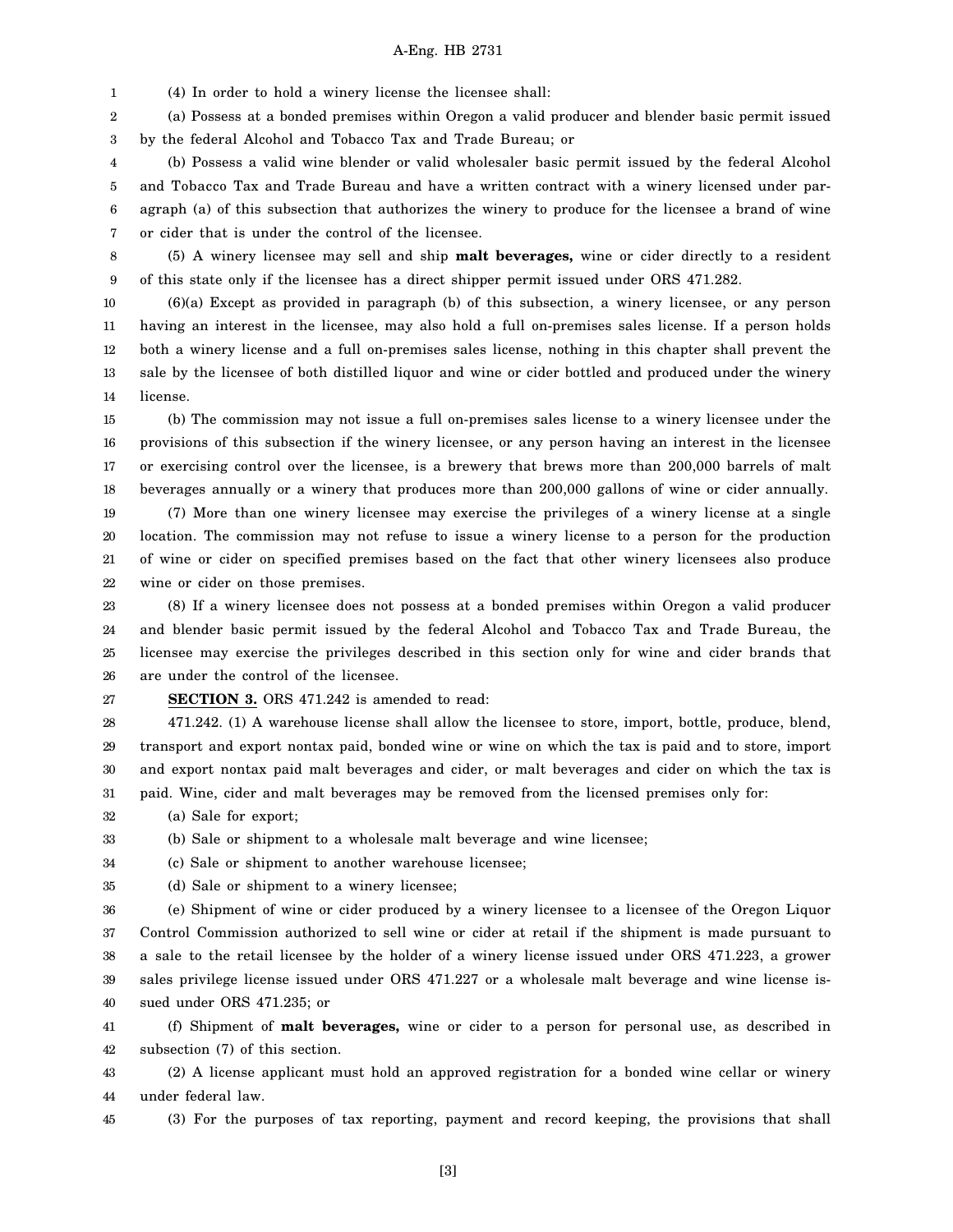1 apply to a manufacturer under ORS chapter 473 shall apply to a warehouse licensee.

2 3 (4) A warehouse must be physically secure in an area zoned for the intended use and be physically separated from any other use.

4 5 (5) For purposes of ORS 471.392 to 471.400, a warehouse licensee shall be considered a manufacturer.

6

(6) For purposes of ORS 473.045, a warehouse licensee shall be considered a winery licensee.

7 8 9 10 11 12 13 (7) **Malt beverages,** wine or cider may be removed from the premises licensed under this section for shipment pursuant to a sale under ORS 471.282. The warehouse licensee shall take reasonable steps to ensure that shipments are made in containers that are conspicuously labeled with the words: "CONTAINS ALCOHOL: SIGNATURE OF PERSON AGE 21 YEARS OR OLDER RE-QUIRED FOR DELIVERY." In addition, the warehouse licensee shall take reasonable steps to ensure that any carrier used by the licensee does not deliver any **malt beverages,** wine or cider unless the carrier:

14 (a) Obtains the signature of the recipient of the **malt beverages,** wine or cider upon delivery;

15 16 (b) Verifies by inspecting government-issued photo identification that the recipient is at least 21 years of age; and

17 (c) Determines that the recipient is not visibly intoxicated at the time of delivery.

18 **SECTION 4.** ORS 471.282 is amended to read:

19 20 21 22 471.282. (1) Notwithstanding any other provision of this chapter and except as provided by ORS 471.186 (6), a person may sell and ship **malt beverages,** wine or cider directly to a resident of Oregon only if the person holds a direct shipper permit. The Oregon Liquor Control Commission shall issue a direct shipper permit only to:

23 24 (a) A person that holds a license issued by this state or another state that authorizes the manufacture of **malt beverages,** wine or cider;

25 26 (b) A person that holds a license issued by this state or another state that authorizes the sale of wine or cider produced only from grapes or other fruit grown under the control of the person;

27 28 (c) A person that holds a license authorizing the sale of **malt beverages,** wine or cider at retail; or

29 30 31 (d) A nonprofit trade association that holds a temporary sales license under ORS 471.190 and that has a membership primarily composed of persons holding winery licenses issued under ORS 471.223 or grower sales privilege licenses issued under ORS 471.227.

32 33 34 35 **(2) The holder of a direct shipper permit that is a licensee of another state may deliver malt beverages under the permit only if that other state makes direct shipper permits, or the equivalent, available for the delivery of malt beverages by persons holding commission licenses authorizing the manufacture or retail sale of malt beverages.**

36 37 [*(2)(a)*] **(3)(a)** A person may apply for a direct shipper permit by filing an application with the commission. The application must be made in such form as may be prescribed by the commission.

38 39 (b) If the application is based on a license issued by this state, the person must include in the application the number of the license issued to the person.

40 41 42 43 (c) If the application is based on a license issued by another state, the person must include in the application a true copy of the license issued to the person by the other state or include sufficient information to allow verification of the license by electronic means or other means acceptable to the commission.

44 45 (d) If the application is based on a license issued by another state, or the application is by a nonprofit trade association described in subsection (1)(d) of this section, the person or association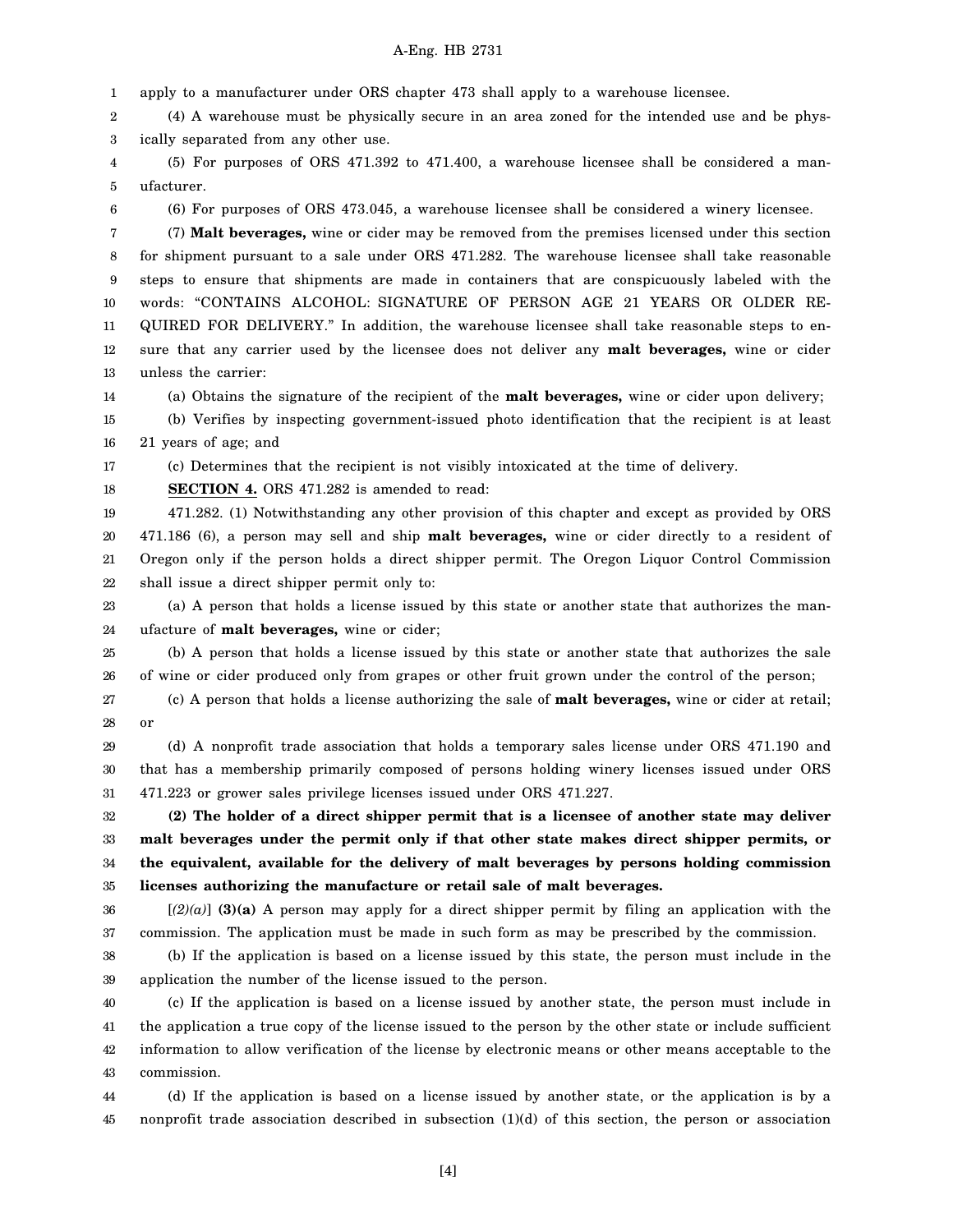1 2 must pay a \$50 registration fee and maintain a bond or other security described in ORS 471.155 in the minimum amount of \$1,000.

3 [*(3)*] **(4)** Sales and shipments under a direct shipper permit:

4 (a) May be made only to a person who is at least 21 years of age;

5 (b) May be made only for personal use and not for the purpose of resale; and

6 7 (c) May not exceed two cases, containing not more than nine liters per case, to any resident per month.

8 9 10 [*(4)*] **(5)** Sales and shipments under a direct shipper permit must be made directly to a resident of this state in containers that are conspicuously labeled with the words: "CONTAINS ALCOHOL: SIGNATURE OF PERSON AGE 21 YEARS OR OLDER REQUIRED FOR DELIVERY."

11 12 13 [*(5)*] **(6)** A person holding a direct shipper permit must take all actions necessary to ensure that a carrier used by the permit holder does not deliver any **malt beverages,** wine or cider unless the carrier:

14 (a) Obtains the signature of the recipient of the **malt beverages,** wine or cider upon delivery;

15 16 (b) Verifies by inspecting government-issued photo identification that the recipient is at least 21 years of age; and

17

(c) Determines that the recipient is not visibly intoxicated at the time of delivery.

18 19 20 [*(6)(a)*] **(7)(a)** A person holding a direct shipper permit must report to the commission all shipments of **malt beverages,** wine or cider made to Oregon residents under the permit as required by ORS chapter 473. The report must be made in a form prescribed by the commission.

21 22 23 24 25 (b) A person holding a direct shipper permit must allow the commission to audit the permit holder's records upon request and shall make those records available to the commission in this state. (c) A person holding a direct shipper permit consents to the jurisdiction of the commission and the courts of this state for the purpose of enforcing the provisions of this section and any related laws or rules.

26 27 28 29 30 31 32 33 [*(7)(a)*] **(8)(a)** A person holding a direct shipper permit must timely pay to the commission all taxes imposed under ORS chapter 473 on **malt beverages,** wine and cider sold and shipped under the permit. For the purpose of the privilege tax imposed under ORS chapter 473, all **malt beverages,** wine or cider sold and shipped pursuant to a direct shipper permit is sold in this state. (b) A person holding a direct shipper permit based on a license issued by another state must timely pay to the commission all taxes imposed under ORS chapter 473 on all **malt beverages,** wine or cider sold and shipped directly to Oregon residents under the permit. The permit holder, not the purchaser, is responsible for the tax.

34 35 36 37 38 39 40 [*(8)*] **(9)** A direct shipper permit must be renewed annually. If the person holds the permit based on an annual license issued by another state, the person may renew the permit by paying a \$50 renewal fee and providing the commission with a true copy of a current license issued to the person by the other state or with sufficient information to allow verification of the license by electronic means or other means acceptable to the commission. If the person holds the permit based on an annual license issued by this state, the person may renew the permit at the same time that the person renews the license.

41 42 43 44 45 [*(9)*] **(10)** The commission may refuse to issue or may suspend or revoke a direct shipper permit if the permit holder fails to comply with the provisions of this section. A person may sell and ship **malt beverages,** wine or cider under a direct shipper permit only for as long as the person has the license issued by this state or another state that authorizes the person to hold a direct shipper permit. **A direct shipper permit does not authorize the shipment of malt beverages by a per-**